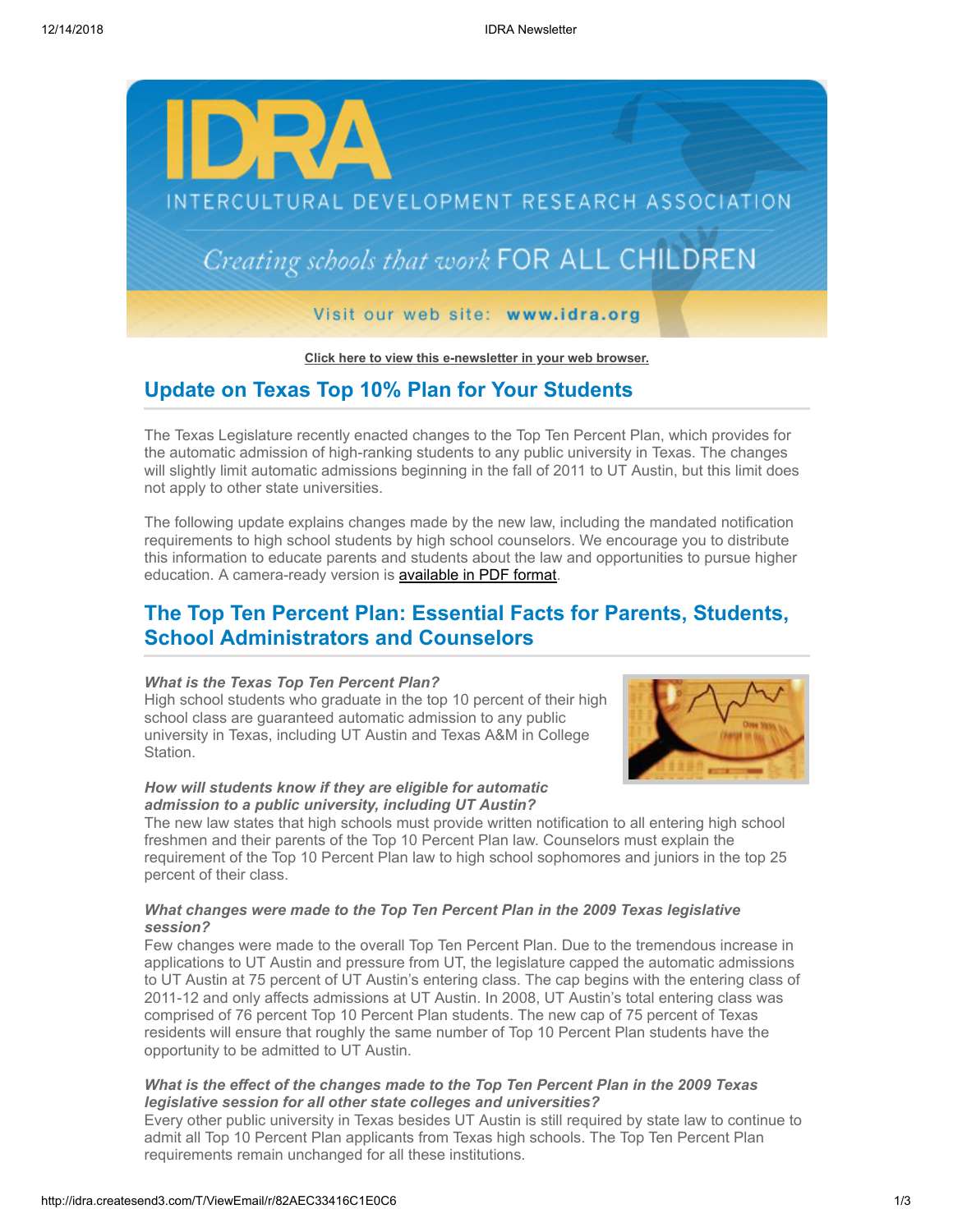#### 12/14/2018 IDRA Newsletter

#### *Do the changes made to the Top Ten Percent Plan in the 2009 Texas legislative session take effect immediately?*

No, the enrollment cap of Top 10 Percent Plan students at UT Austin will take effect for the entering 2011-12 class. All eligible Top 10 Percent Plan students who graduate prior to 2011 will remain eligible for automatic admission to UT Austin.

*Is the 75 percent cap of Top Ten Percent Plan enrollees at UT Austin a permanent cap?* No, the legislation provided that the cap will remain in effect through 2015 and then the cap will be removed. The Texas legislature will then have to decide whether to reauthorize the cap at UT Austin.

#### *Beginning in 2011, how will UT Austin determine which Top Ten Percent Plan students receive priority should the number of Top 10 Percent Plan applicants exceed the 75 percent cap?*

The new law provides that UT Austin accept the highest-ranked students first until the cap is achieved. This means UT Austin will accept all students in the top 1 percent of their class, then all students in the top 2 percent and so on until 75 percent of the university's projected entering class enrollment is comprised of 10 percent students. The remaining Top 10 Percent Plan students would then compete for admission to UT in the non-Top 10 Percent Plan applicant pool utilizing UT Austin's holistic evaluation admissions criteria.

### *What happens if two students are ranked at the same percentile when the cap is reached?*

Officials at UT Austin have publicly committed to accepting all students of the same rank once the cap is reached. This means that if multiple students are ranked in the top 8 percent of their class when UT Austin reaches the 75 percent cap threshold, UT Austin will accept all the applicants that are ranked in the top 8 percent of their class.

#### *Will there be any notice of the class rank percentile necessary to gain automatic admission to attend UT Austin?*

Yes, the legislation provides that on September 15 of every year, UT Austin will notify every school district of the anticipated necessary class rank percentile to receive automatic admission for the next school year.

### *Does this mean UT Austin will no longer consider race and ethnicity or other subjective factors in their admissions criteria?*

No, UT Austin will continue to consider a multitude of criteria including race and ethnicity in its non-Top 10 Percent Plan admissions plan. In fact, the new law provides that if UT Austin is no longer permitted to use race or ethnicity as factors in its admissions by court order or by a vote of the Board of Regents, then the 75 percent cap no longer applies and all Top 10 Percent Plan students will receive automatic admission.

#### *What other changes made to the Texas Top Ten Percent Plan will affect automatic admission to public universities in Texas?*

The new law also provides that Top 10 Percent Plan students who enter a junior college and complete the core curriculum with a GPA of at least 2.5 may retain their automatic admission to enter UT Austin and other four-year public universities for a maximum of four years after their high school graduation. These students must have been originally accepted for admission to the fouryear universities at the time of their high school graduation.

IDRA is pleased to share this update with Texas schools, families, and community members in partnership with a network of organizations committed to improving access to higher education for all Texas students, including the Mexican American Legal Defense and Educational Fund, Mothers Against Discrimination and Racism in Education and Society, Texas Alliance of Black School Educators, Texas Association of Chicanos in Higher Education, Texas League of United Latin American Citizens, Texas State Conference of NAACP Branches, and University Leadership Initiative.

For background information on the Texas Top Ten Percent Plan visit the **IDRA web site**.

The **Intercultural Development Research Association** is an independent private non-profit organization dedicated to realizing the right of every child to a quality education. IDRA strengthens and transforms public education by providing dynamic training; useful research, evaluation, and frameworks for action; timely policy analyses; and innovative materials and programs.